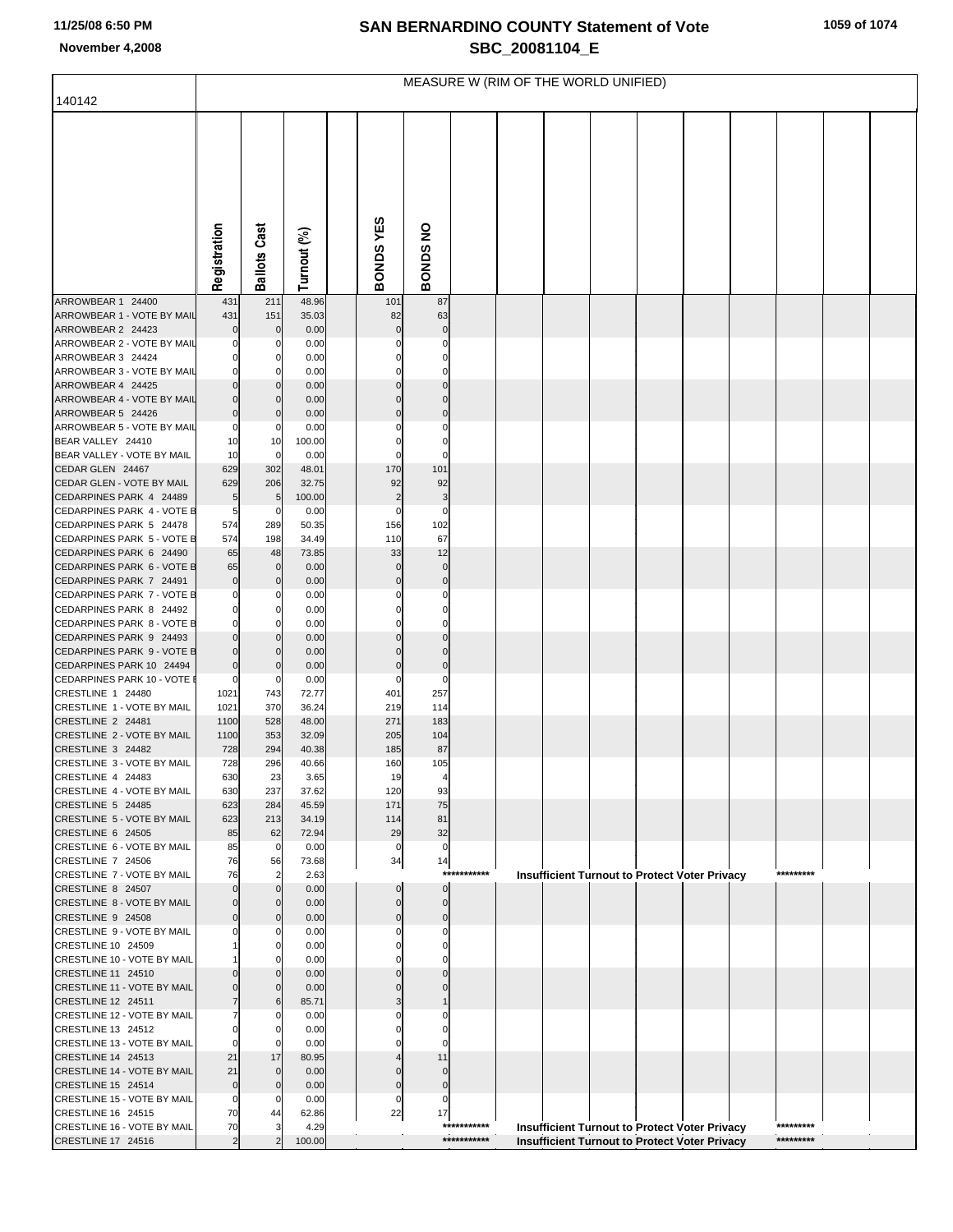## **SAN BERNARDINO COUNTY Statement of Vote November 4,2008 SBC\_20081104\_E**

|                                                             | MEASURE W (RIM OF THE WORLD UNIFIED) |                      |                |  |                |                        |  |  |                                                      |  |  |  |  |  |
|-------------------------------------------------------------|--------------------------------------|----------------------|----------------|--|----------------|------------------------|--|--|------------------------------------------------------|--|--|--|--|--|
| 140142                                                      |                                      |                      |                |  |                |                        |  |  |                                                      |  |  |  |  |  |
|                                                             | Registration                         | <b>Ballots Cast</b>  | Turnout (%)    |  | BONDS YES      | BONDS NO               |  |  |                                                      |  |  |  |  |  |
| CRESTLINE 17 - VOTE BY MAIL                                 |                                      | $\mathbf 0$          | 0.00           |  |                |                        |  |  |                                                      |  |  |  |  |  |
| CRESTLINE 18 24517                                          | 17                                   | 12                   | 70.59          |  |                |                        |  |  |                                                      |  |  |  |  |  |
| CRESTLINE 18 - VOTE BY MAIL                                 | 17                                   | $\mathbf 0$          | 0.00           |  |                |                        |  |  |                                                      |  |  |  |  |  |
| CRESTLINE 19 24495                                          | 9                                    |                      | 88.89          |  |                |                        |  |  |                                                      |  |  |  |  |  |
| CRESTLINE 19 - VOTE BY MAIL<br>ENCHANTMENT 1 24479          | 9<br>763                             | $\mathbf 0$<br>364   | 0.00<br>47.71  |  | 216            | $\Omega$<br>112        |  |  |                                                      |  |  |  |  |  |
| ENCHANTMENT 1 - VOTE BY M/                                  | 763                                  | 229                  | 30.01          |  | 130            | 77                     |  |  |                                                      |  |  |  |  |  |
| ENCHANTMENT 2 24498                                         | 150                                  | 56                   | 37.33          |  | 37             | 15                     |  |  |                                                      |  |  |  |  |  |
| ENCHANTMENT 2 - VOTE BY M/                                  | 150                                  | 55                   | 36.67          |  | 41             | 12                     |  |  |                                                      |  |  |  |  |  |
| ENCHANTMENT 3 24499                                         | 0                                    | 0                    | 0.00           |  | 0              | 0                      |  |  |                                                      |  |  |  |  |  |
| ENCHANTMENT 3 - VOTE BY M/<br>ENCHANTMENT 4 24500           | $\mathbf 0$<br>10                    | 0                    | 0.00<br>30.00  |  | $\pmb{0}$      | $\overline{0}$<br>**** |  |  | <b>Insufficient Turnout to Protect Voter Privacy</b> |  |  |  |  |  |
| ENCHANTMENT 4 - VOTE BY M/                                  | 10                                   |                      | 0.00           |  | $\Omega$       | $\mathbf 0$            |  |  |                                                      |  |  |  |  |  |
| ENCHANTMENT 5 24501                                         | $\mathbf 0$                          | $\Omega$             | 0.00           |  | $\mathbf 0$    | $\mathbf 0$            |  |  |                                                      |  |  |  |  |  |
| ENCHANTMENT 5 - VOTE BY M/                                  | $\mathbf 0$                          | $\Omega$             | 0.00           |  | $\Omega$       | $\Omega$               |  |  |                                                      |  |  |  |  |  |
| ENCHANTMENT 6 24502                                         | 0                                    |                      | 0.00           |  |                |                        |  |  |                                                      |  |  |  |  |  |
| ENCHANTMENT 6 - VOTE BY M/<br>ENCHANTMENT 7 24503           | $\mathbf 0$<br>$\Omega$              |                      | 0.00<br>0.00   |  |                |                        |  |  |                                                      |  |  |  |  |  |
| ENCHANTMENT 7 - VOTE BY M/                                  | $\Omega$                             |                      | 0.00           |  |                |                        |  |  |                                                      |  |  |  |  |  |
| ENCHANTMENT 8 24504                                         | $\mathbf 0$                          |                      | 0.00           |  |                |                        |  |  |                                                      |  |  |  |  |  |
| ENCHANTMENT 8 - VOTE BY M/                                  | $\mathbf 0$                          | $\mathbf 0$          | 0.00           |  | $\mathbf 0$    | $\mathbf 0$            |  |  |                                                      |  |  |  |  |  |
| GREEN VALLEY LAKE 24397                                     | 299                                  | 131                  | 43.81          |  | 76             | 44                     |  |  |                                                      |  |  |  |  |  |
| <b>GREEN VALLEY LAKE - VOTE B</b><br>LAKE ARROWHEAD 2 24462 | 299<br>1353                          | 96<br>618            | 32.11<br>45.68 |  | 36<br>351      | 48<br>213              |  |  |                                                      |  |  |  |  |  |
| LAKE ARROWHEAD 2 - VOTE B'                                  | 1353                                 | 560                  | 41.39          |  | 296            | 229                    |  |  |                                                      |  |  |  |  |  |
| LAKE ARROWHEAD 3 24463                                      | 1016                                 | 402                  | 39.57          |  | 220            | 146                    |  |  |                                                      |  |  |  |  |  |
| LAKE ARROWHEAD 3 - VOTE B'                                  | 1016                                 | 449                  | 44.19          |  | 254            | 173                    |  |  |                                                      |  |  |  |  |  |
| LAKE ARROWHEAD 4 24464                                      | 1123                                 | 342                  | 30.45          |  | 216            | 96                     |  |  |                                                      |  |  |  |  |  |
| LAKE ARROWHEAD 4 - VOTE B'<br>LAKE ARROWHEAD 5 24465        | 1123<br>1003                         | 582<br>480           | 51.83<br>47.86 |  | 352<br>280     | 200<br>166             |  |  |                                                      |  |  |  |  |  |
| LAKE ARROWHEAD 5 - VOTE B'                                  | 1003                                 | 356                  | 35.49          |  | 185            | 142                    |  |  |                                                      |  |  |  |  |  |
| LAKE ARROWHEAD 6 24466                                      | 691                                  | 256                  | 37.05          |  | 152            | 78                     |  |  |                                                      |  |  |  |  |  |
| LAKE ARROWHEAD 6 - VOTE B'                                  | 691                                  | 349                  | 50.51          |  | 193            | 130                    |  |  |                                                      |  |  |  |  |  |
| NATIONAL FOREST 24470                                       | 41                                   | 35                   | 85.37          |  | 0              | 0                      |  |  |                                                      |  |  |  |  |  |
| NATIONAL FOREST - VOTE BY I<br>NATIONAL FOREST EAST 1 24    | 41<br>$\mathbf 0$                    | $\overline{0}$<br>0  | 0.00<br>0.00   |  |                |                        |  |  |                                                      |  |  |  |  |  |
| NATIONAL FOREST EAST 1 - V                                  | $\mathbf 0$                          |                      | 0.00           |  |                |                        |  |  |                                                      |  |  |  |  |  |
| NATIONAL FOREST EAST 2 24                                   | $\mathbf 0$                          |                      | 0.00           |  |                |                        |  |  |                                                      |  |  |  |  |  |
| NATIONAL FOREST EAST 2 - V                                  | $\mathbf 0$                          | $\Omega$             | 0.00           |  |                | $\Omega$               |  |  |                                                      |  |  |  |  |  |
| NATIONAL FOREST EAST 5 24<br>NATIONAL FOREST EAST 5 - V     | 0<br>$\mathbf 0$                     | 0<br>$\Omega$        | 0.00<br>0.00   |  |                |                        |  |  |                                                      |  |  |  |  |  |
| NATIONAL FOREST EAST 8 24                                   |                                      |                      | 0.00           |  |                |                        |  |  |                                                      |  |  |  |  |  |
| NATIONAL FOREST EAST 8 - V                                  | $\mathbf 0$                          |                      | 0.00           |  |                |                        |  |  |                                                      |  |  |  |  |  |
| NATIONAL FOREST NORTH 1                                     | $\mathbf 0$                          |                      | 0.00           |  |                |                        |  |  |                                                      |  |  |  |  |  |
| NATIONAL FOREST NORTH 1                                     | $\mathbf 0$                          |                      | 0.00           |  | $\Omega$       | $\Omega$               |  |  |                                                      |  |  |  |  |  |
| NATIONAL FOREST NORTH 2<br>NATIONAL FOREST NORTH 2 -        |                                      |                      | 0.00<br>0.00   |  | 0<br>$\pmb{0}$ | $\pmb{0}$              |  |  |                                                      |  |  |  |  |  |
| RIM OF THE WORLD 1 24484                                    |                                      |                      | 100.00         |  |                | $***$                  |  |  | <b>Insufficient Turnout to Protect Voter Privacy</b> |  |  |  |  |  |
| RIM OF THE WORLD 1 - VOTE B                                 |                                      | $\mathbf{0}$         | 0.00           |  | $\Omega$       | $\mathbf 0$            |  |  |                                                      |  |  |  |  |  |
| RIM OF THE WORLD 2 24496                                    | 214                                  | 56                   | 26.17          |  | 24             | 26                     |  |  |                                                      |  |  |  |  |  |
| RIM OF THE WORLD 2 - VOTE B                                 | 214                                  | 119                  | 55.61          |  | 61             | 44                     |  |  |                                                      |  |  |  |  |  |
| RIM OF THE WORLD 3 24497<br>RIM OF THE WORLD 3 - VOTE B     | 14<br>14                             | 11<br>$\overline{0}$ | 78.57<br>0.00  |  | 9<br>$\Omega$  | $\Omega$               |  |  |                                                      |  |  |  |  |  |
| RIM OF THE WORLD 4 24518                                    | 133                                  | 90                   | 67.67          |  | 53             | 27                     |  |  |                                                      |  |  |  |  |  |
| RIM OF THE WORLD 4 - VOTE B                                 | 133                                  |                      | 3.76           |  |                |                        |  |  |                                                      |  |  |  |  |  |
| RIM OF THE WORLD 5 24519                                    | $\mathbf 0$                          | 0                    | 0.00           |  |                | $\Omega$               |  |  |                                                      |  |  |  |  |  |
| RIM OF THE WORLD 5 - VOTE B                                 | $\mathbf 0$                          | $\mathbf 0$          | 0.00           |  | $\Omega$       | $\Omega$               |  |  |                                                      |  |  |  |  |  |
| RUNNING SPRINGS 1 24398<br>RUNNING SPRINGS 1 - VOTE B       | 904<br>904                           | 419<br>319           | 46.35<br>35.29 |  | 237<br>185     | 142<br>110             |  |  |                                                      |  |  |  |  |  |
| RUNNING SPRINGS 2 24399                                     | 1176                                 | 567                  | 48.21          |  | 319            | 194                    |  |  |                                                      |  |  |  |  |  |
| RUNNING SPRINGS 2 - VOTE B                                  | 1176                                 | 386                  | 32.82          |  | 216            | 141                    |  |  |                                                      |  |  |  |  |  |